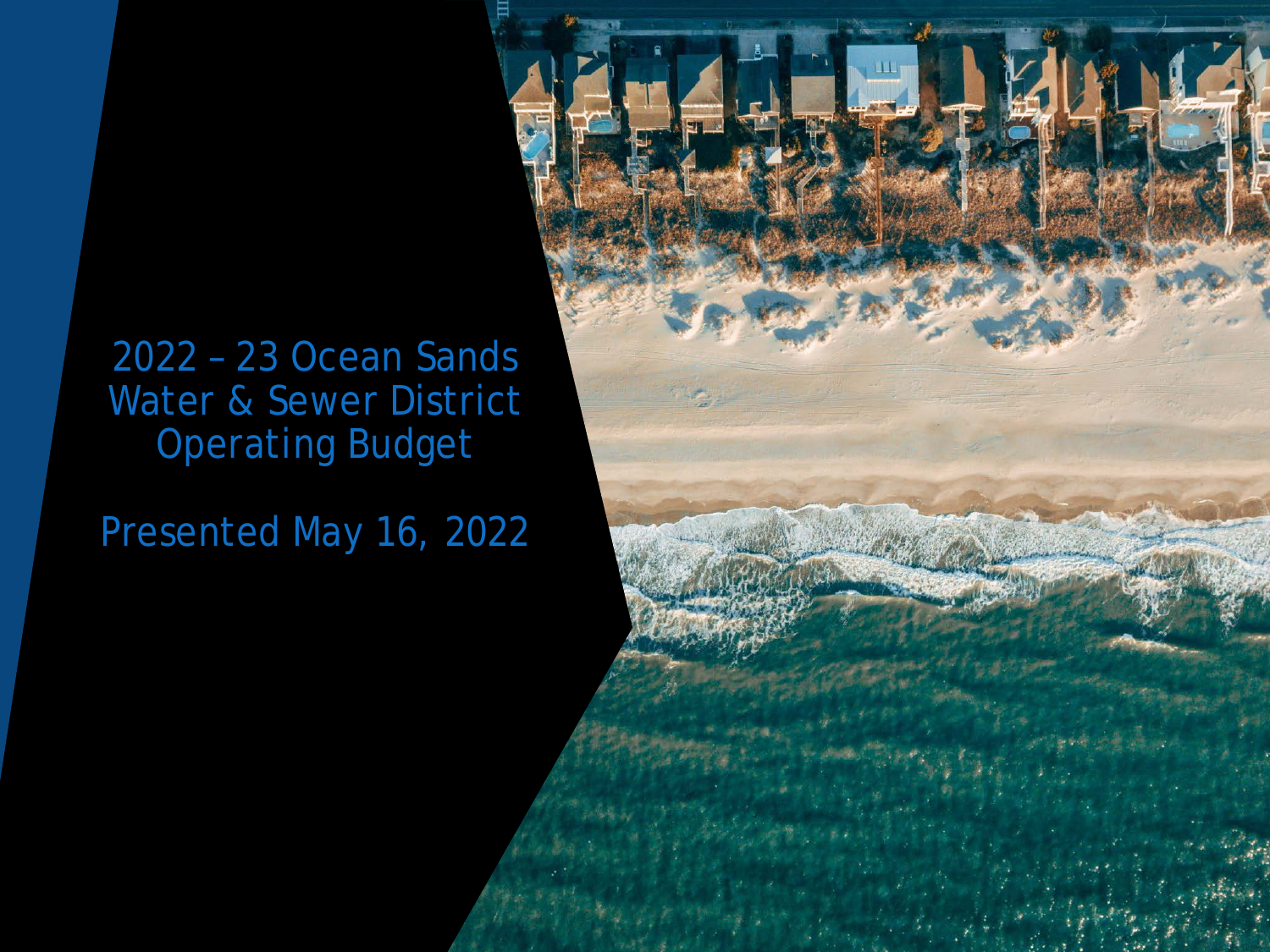# **Operations**

|                                  | <b>FY 2022</b> | FY 2023       |
|----------------------------------|----------------|---------------|
| <b>Operating Revenues</b>        |                |               |
| Water                            | 720,300        | 657,921       |
| Sewer                            | 744,910        | 800,000       |
|                                  | 1,465,210      | 1,454,921     |
| <b>Operating Expenses</b>        |                |               |
| Water                            | 721,366        | 722,768       |
| Sewer                            | 1,623,135      | 1,939,780     |
|                                  | 2,344,501      | 2,662,548     |
|                                  |                |               |
| Revenues under expenses          | (879, 291)     | (1, 207, 627) |
|                                  |                |               |
| <b>Other Income</b>              |                |               |
| <b>District taxes</b>            | 546,149        | 556,686       |
| <b>Other</b>                     | 40,225         | 47,500        |
| <b>Appropriated Fund Balance</b> | 292,917        | 603,441       |
|                                  | 879,291        | 1,207,627     |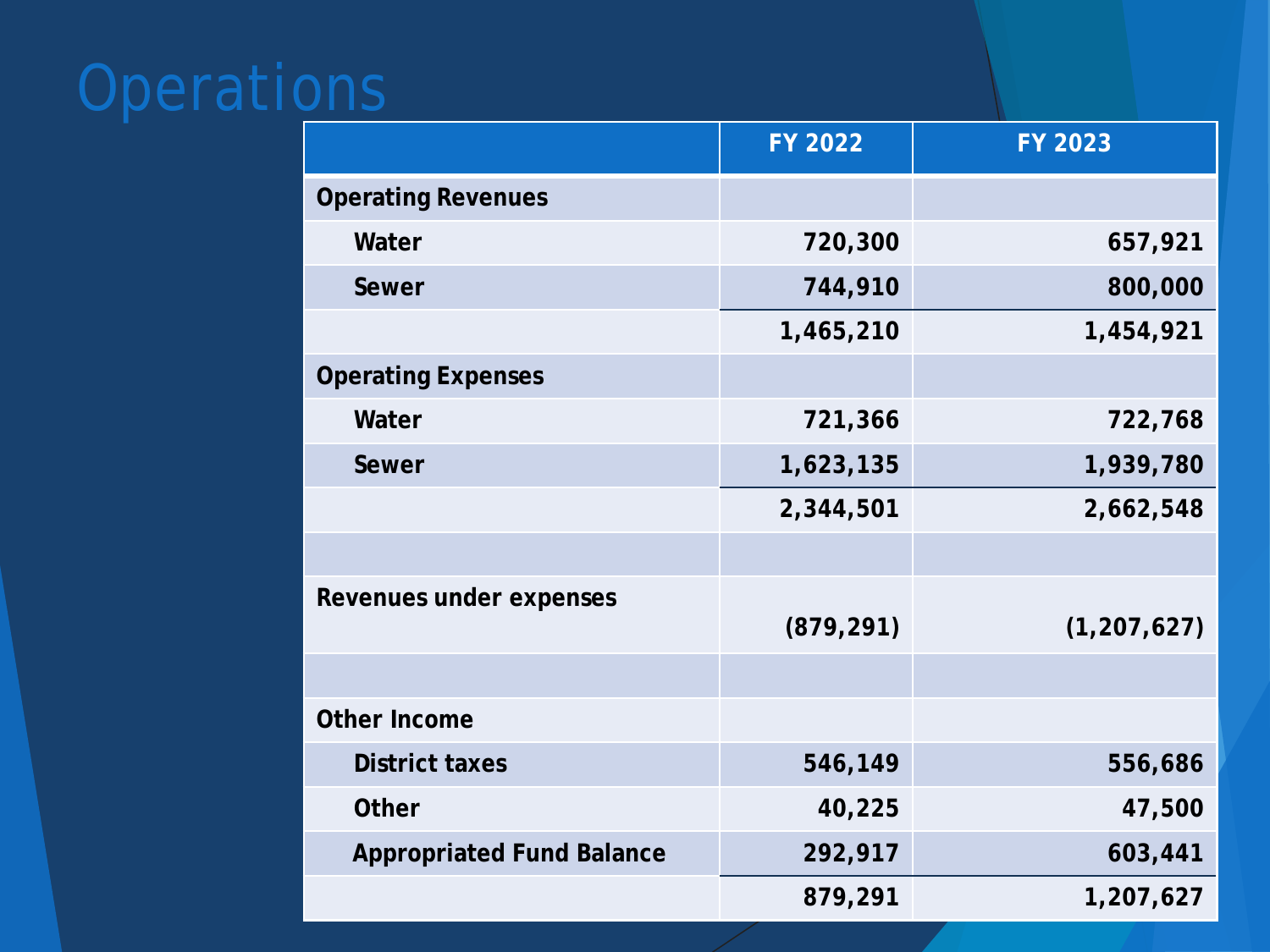# Capital

## *Water*

- o Upgrade aging infrastructure
- o Meter replacement

## *Sewer*

- o Amphidrome/pump spare equipment for emergency
- o Tank coating to reduce algae
- o Separation wall for Dosing tank
- o Mobile Pumping Station
- o Control panels
- o Bar screen upgrades
- o Truck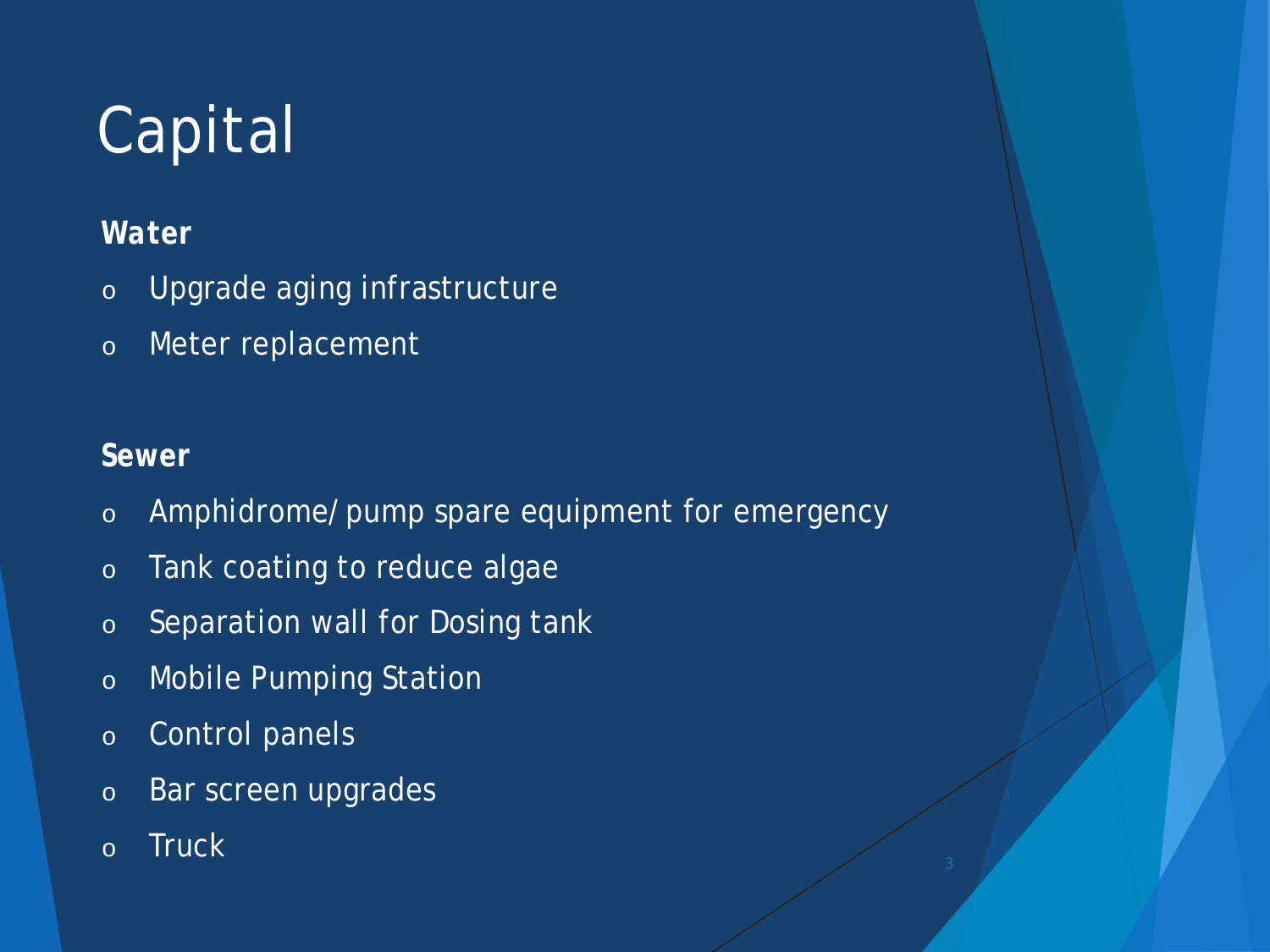## BUDGET HIGHLIGHTS

- FY 2023 will be the second year of 3.5% annual rate increase proposed for 10 years
- **Diamonglehi** Ongoing meter replacement will continue during the upcoming year.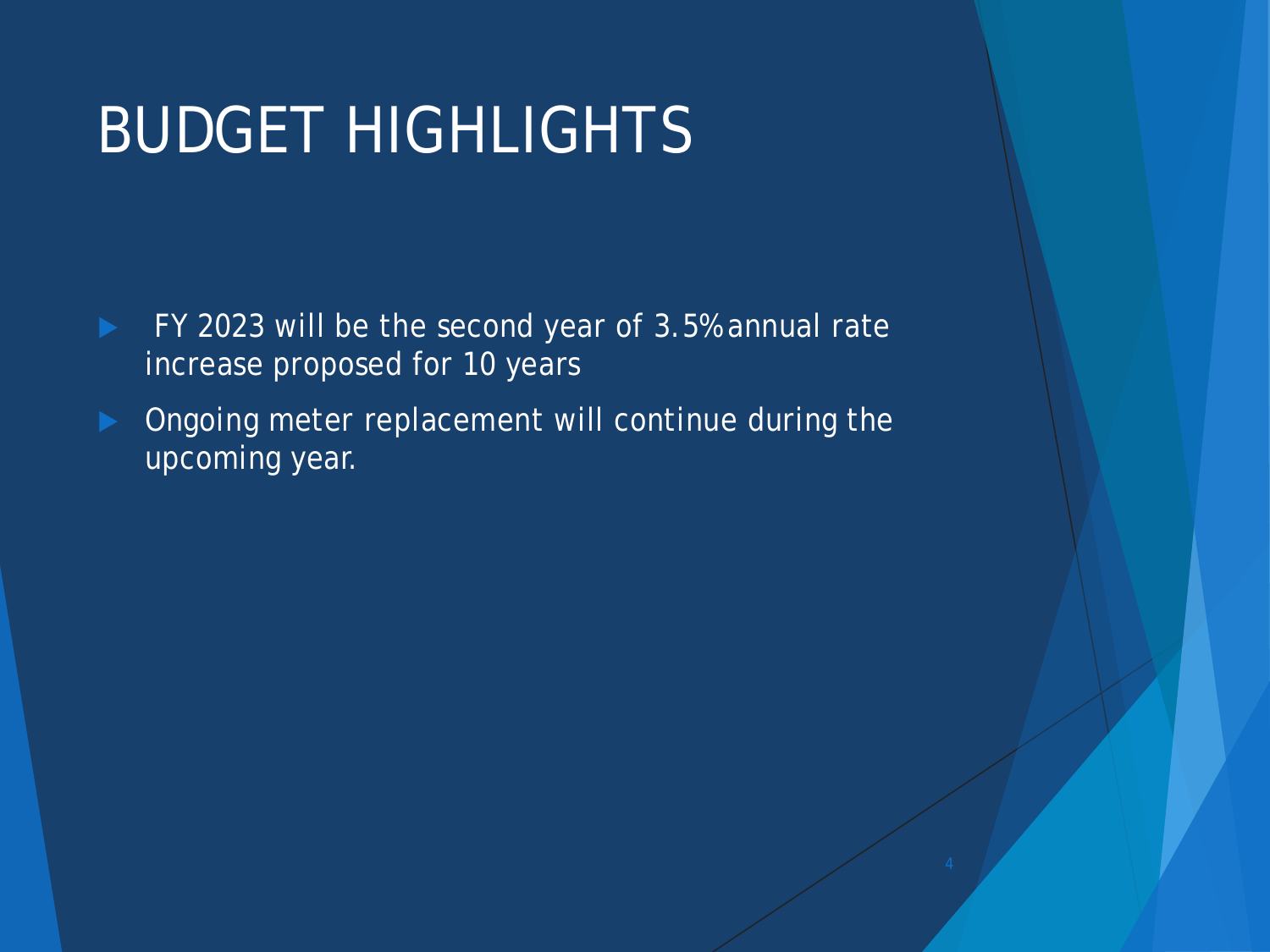## Annual Balanced Budget

May 16, 2022– Presentation. **June 6, 2022 – Public hearing** and possible adoption. July 1, 2022 – Effective date of adopted annual budget.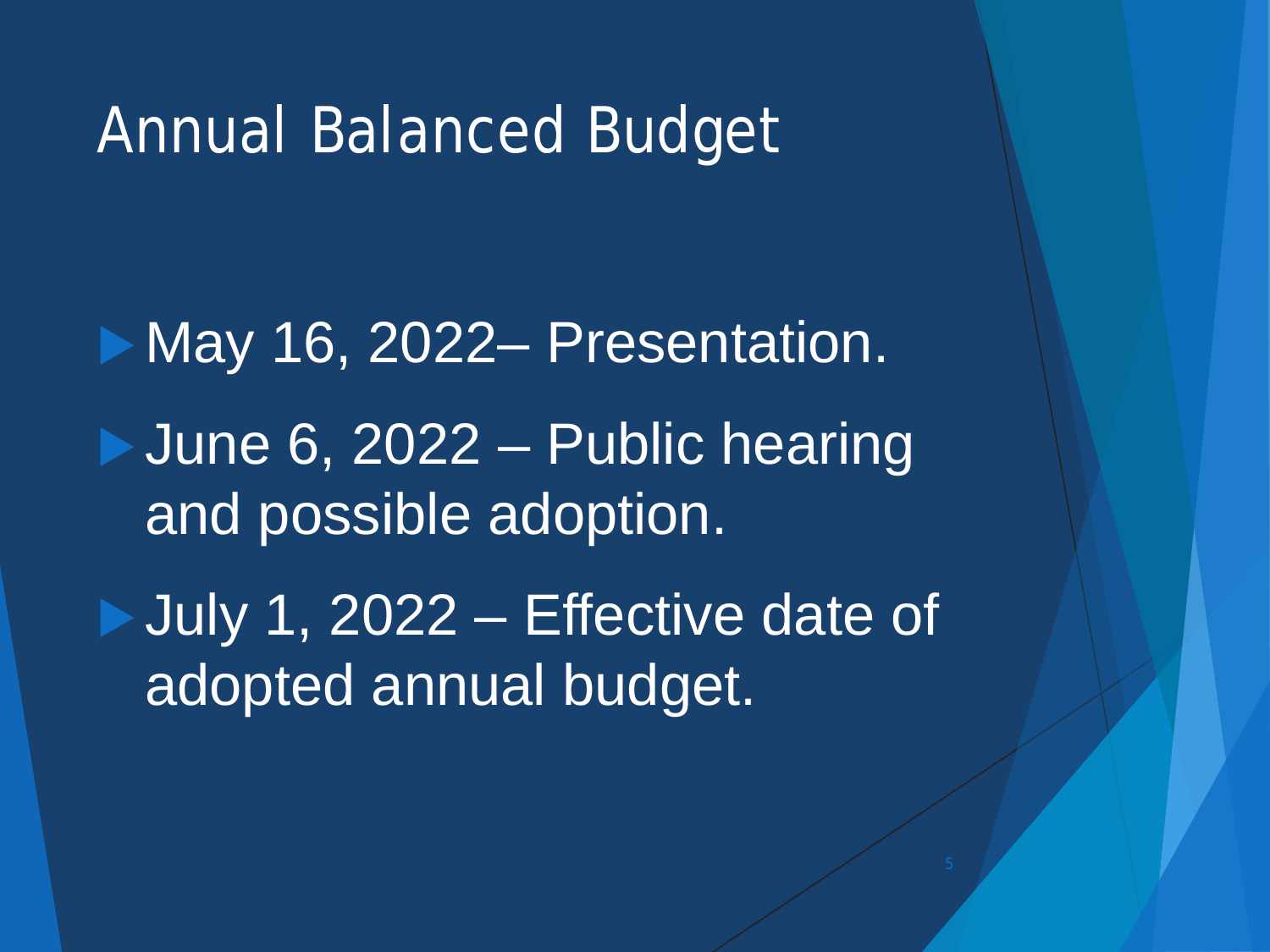## Locations to View Budget Document

▶ County Manager's Office

County's website at: www.currituckgovernment.com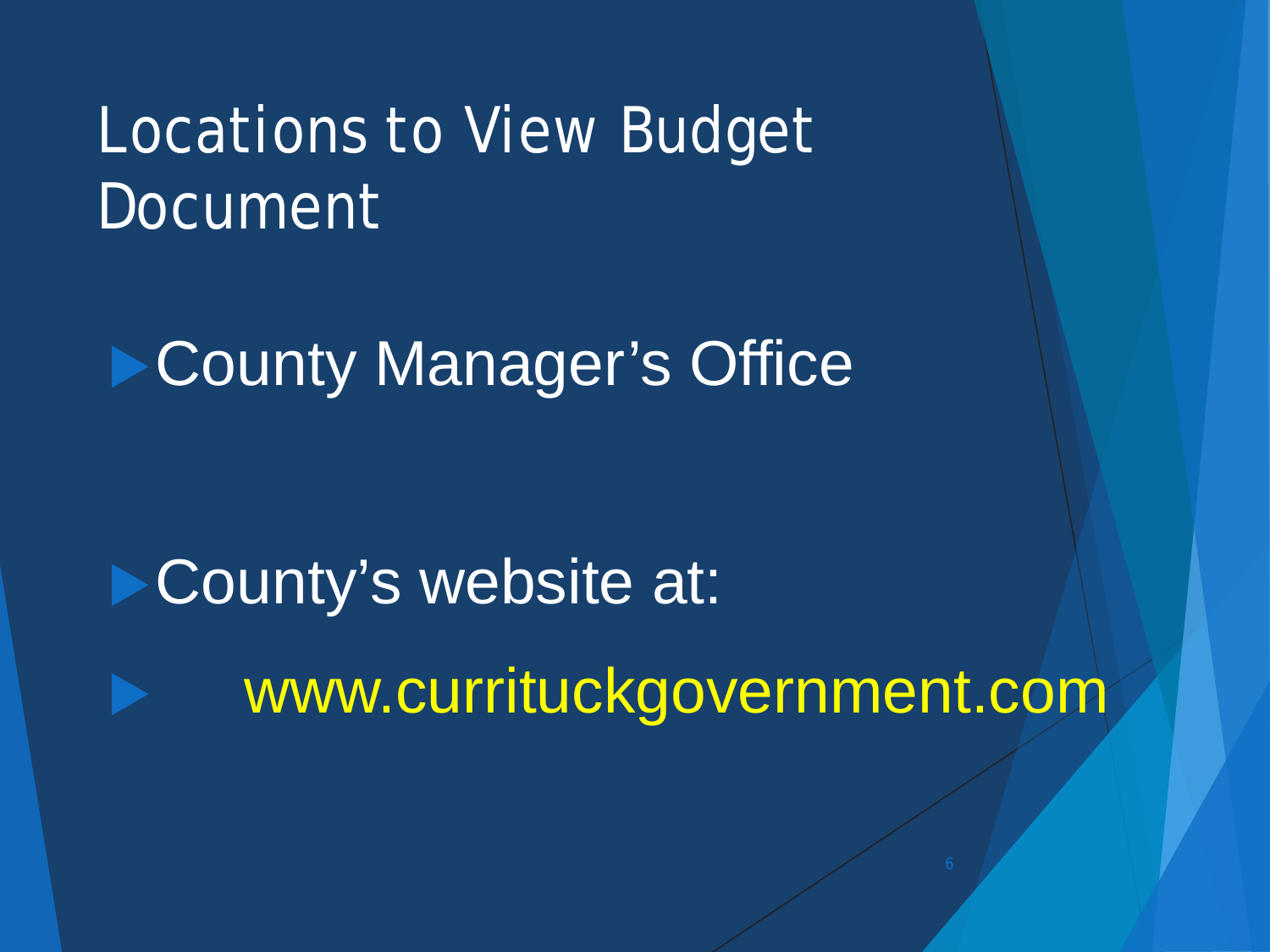## **COUNTY OF CURRITUCK**

**BUDGET PREPARATION FOR THE OCEAN SANDS WATER AND SEWER DISTRICT FUND**

Annual Budget for FY 2023

|                                         | FY 2021       | FY 2022                          |  | FY 2023                         |      |                            |    |                                   |                                   |                                |
|-----------------------------------------|---------------|----------------------------------|--|---------------------------------|------|----------------------------|----|-----------------------------------|-----------------------------------|--------------------------------|
|                                         | <b>Actual</b> | <b>Original</b><br><b>Budget</b> |  | <b>Revised</b><br><b>Budget</b> |      | Projected<br><b>Actual</b> |    | <b>Original</b><br><b>Request</b> | <b>Manager</b><br><b>Proposed</b> | <b>Board</b><br><b>Adopted</b> |
|                                         |               |                                  |  |                                 |      |                            |    |                                   |                                   |                                |
| <b>Revenues</b>                         |               |                                  |  |                                 |      |                            |    |                                   |                                   |                                |
| <b>Non-Operating Revenues</b>           |               |                                  |  |                                 |      |                            |    |                                   |                                   |                                |
| Ad Valorem Taxes                        | \$<br>539,078 | \$<br>546,149 \$                 |  | 546,149                         | - \$ | 566,832                    | \$ | 556,686 \$                        | 556,686 \$                        |                                |
| <b>Investment Earnings</b>              | 2,047         | 20,000                           |  | 20,000                          |      | 20,000                     |    |                                   | 20,000                            |                                |
| Other                                   | 60,713        |                                  |  |                                 |      |                            |    | 13,621                            | 13,621                            |                                |
|                                         | 601,838       | 566,149                          |  | 566,149                         |      | 586,832                    |    | 570,307                           | 590,307                           |                                |
| <b>Charges for Services</b>             |               |                                  |  |                                 |      |                            |    |                                   |                                   |                                |
| <b>Water Revenues</b>                   |               |                                  |  |                                 |      |                            |    |                                   |                                   |                                |
| Sale Of Materials - Water               | 85            |                                  |  |                                 |      | 271                        |    |                                   |                                   |                                |
| Utilities Charges - Water               | 733,941       | 709,000                          |  | 709,000                         |      | 630,000                    |    | 732,950                           | 630,000                           |                                |
| Penalties & Interest - Water            | 13,442        | 6,800                            |  | 6,800                           |      | 6,800                      |    | 6,800                             | 6,800                             |                                |
| Other                                   | 6,923         | 4,500                            |  | 4,500                           |      | 4,500                      |    | 4,500                             | 4,500                             |                                |
|                                         | 754,391       | 720,300                          |  | 720,300                         |      | 641,571                    |    | 744,250                           | 641,300                           |                                |
| <b>Sewer Revenues</b>                   |               |                                  |  |                                 |      |                            |    |                                   |                                   |                                |
| Utilities Charges - Sewer               | 714,196       | 724,500                          |  | 735,910                         |      | 850,000                    |    | 696,570                           | 800,000                           |                                |
| Penalties & Interest - Sewer            | 7,489         | 9,000                            |  | 9,000                           |      | 10,742                     |    |                                   |                                   |                                |
|                                         | 721,685       | 733,500                          |  | 744,910                         |      | 860,742                    |    | 696,570                           | 800,000                           |                                |
| <b>Total Operating Revenues</b>         | 1,476,076     | 1,453,800                        |  | 1,465,210                       |      | 1,502,313                  |    | 1,440,820                         | 1,441,300                         | $\overline{\phantom{a}}$       |
| <b>TOTAL Revenues</b>                   | 2,077,914     | 2,019,949                        |  | 2,031,359                       |      | 2,089,145                  |    | 2,011,127                         | 2,031,607                         |                                |
| <b>Expenditures</b><br><b>Personnel</b> |               |                                  |  |                                 |      |                            |    |                                   |                                   |                                |
| <b>Salaries</b>                         | 99,561        | 120,640                          |  | 120,640                         |      | 120,640                    |    | 120,640                           | 124,176                           |                                |
| <b>Temporary Services</b>               |               |                                  |  |                                 |      |                            |    |                                   | 19,761                            |                                |
| <b>FICA Expense</b>                     | 6,178         | 9,229                            |  | 9,229                           |      | 9,229                      |    | 9,229                             | 11,011                            |                                |
| Insurance Expense                       | 17,803        | 26,953                           |  | 26,953                          |      | 30,995                     |    | 30,995                            | 29,683                            |                                |
| <b>Retirement Expense</b>               | 23,260        | 20,558                           |  | 20,558                          |      | 18,511                     |    | 22,005                            | 22,401                            |                                |
|                                         | 146,802       | 177,380                          |  | 177,380                         |      | 179,375                    |    | 182,869                           | 207,032                           |                                |
| <b>Operations - Administration</b>      |               |                                  |  |                                 |      |                            |    |                                   |                                   |                                |
| Data Transmission                       | 527           | 1,500                            |  | 1,500                           |      | 960                        |    | 1,500                             | 1,500                             |                                |
| Travel                                  |               | 5,000                            |  | 5,000                           |      | 3,000                      |    | 3,000                             | 3,000                             |                                |
| Training & Education                    | 85            | 6,000                            |  | 6,000                           |      | 3,000                      |    | 5,000                             | 5,000                             |                                |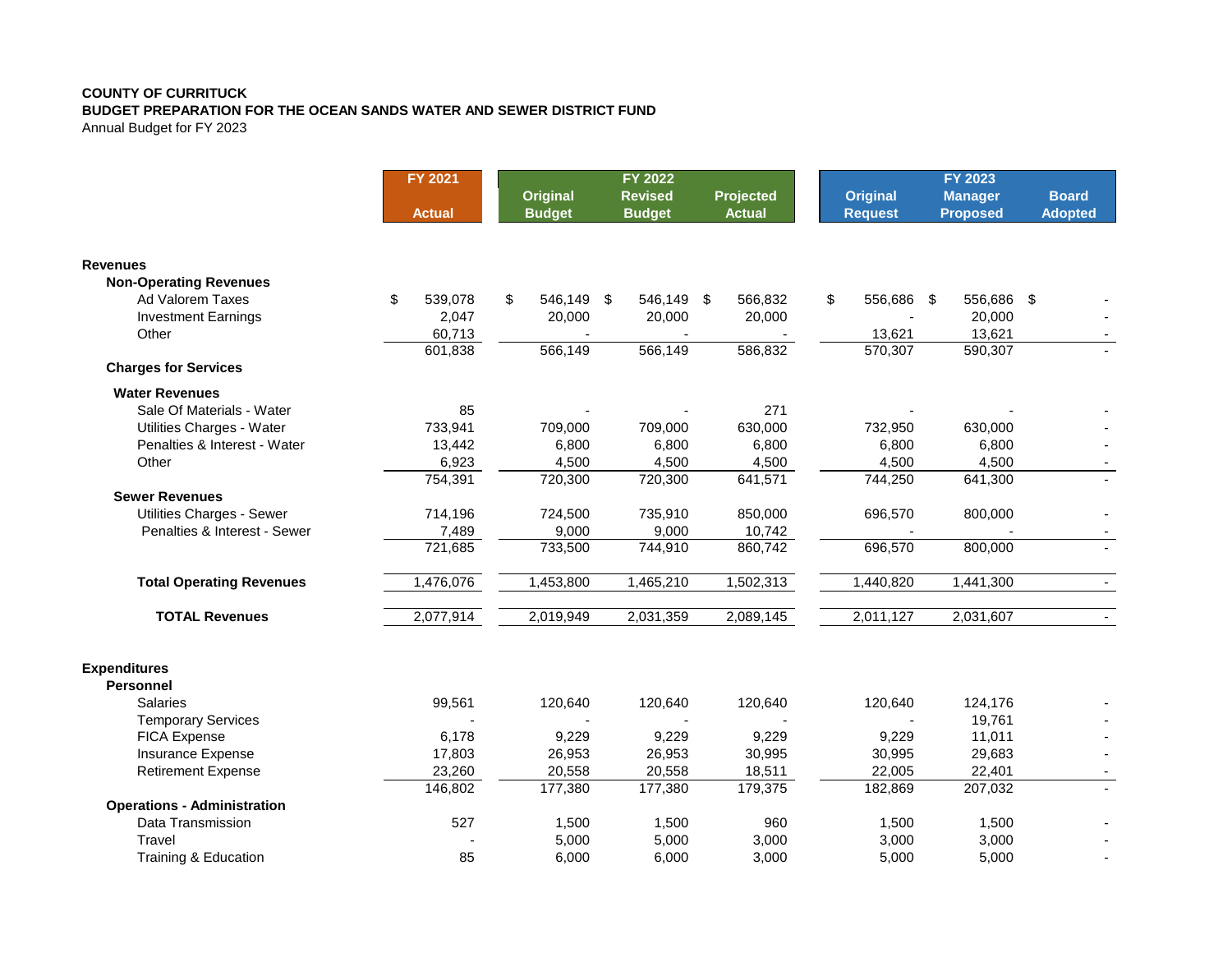## **COUNTY OF CURRITUCK**

## **BUDGET PREPARATION FOR THE OCEAN SANDS WATER AND SEWER DISTRICT FUND**

Annual Budget for FY 2023

|                                    | FY 2021       | FY 2022         |                |                  |                 |                                  |                |
|------------------------------------|---------------|-----------------|----------------|------------------|-----------------|----------------------------------|----------------|
|                                    |               | <b>Original</b> | <b>Revised</b> | <b>Projected</b> | <b>Original</b> | <b>FY 2023</b><br><b>Manager</b> | <b>Board</b>   |
|                                    | <b>Actual</b> | <b>Budget</b>   | <b>Budget</b>  | <b>Actual</b>    | <b>Request</b>  | <b>Proposed</b>                  | <b>Adopted</b> |
| <b>Fees Paid To Officials</b>      |               |                 |                |                  |                 |                                  |                |
| Uniforms                           | 1,154         | 1,500           | 1,500          | 1,500            | 1,000           | 1,000                            |                |
| <b>Workers Compensation</b>        | 3,371         | 3,006           | 2,916          | 3,475            | 3,156           | 3,156                            |                |
| <b>Credit Card Processing Fees</b> | 5,369         | 6,000           | 6,000          | 5,000            | 5,000           | 5,500                            |                |
| Depreciation                       | 560,723       |                 |                |                  |                 |                                  |                |
| Contingency                        |               | 9,880           | 9,880          |                  |                 |                                  |                |
|                                    | 571,229       | 32,886          | 32,796         | 16,935           | 18,656          | 19,156                           |                |
| <b>Operations - Water</b>          |               |                 |                |                  |                 |                                  |                |
| Administration - Water             | 43,408        | 45,736          | 45,736         | 43,408           |                 | 49,529                           |                |
| Telephone & Postage - Water        | 2,473         | 2,500           | 2,500          | 3,000            | 2,500           | 3,000                            |                |
| Utilities - Water                  | 4,552         | 6,000           | 6,000          | 8,000            | 8,000           | 8,000                            |                |
| Repairs & Maintenance - Water      | 2,574         | 23,334          | 23,334         | 16,169           | 10,000          | 23,334                           |                |
| Advertising - Water                |               |                 |                |                  |                 |                                  |                |
| Supplies - Water                   | 8,081         | 12,000          | 12,000         | 5,000            | 10,000          | 8,000                            |                |
| Lab Tests - Water                  | 5,981         | 3,500           | 3,500          | 5,000            | 3,500           | 5,000                            |                |
| System Supplies - Water            | 10,329        | 15,000          | 15,000         | 15,000           | 15,000          | 15,000                           |                |
| Chemicals - Water                  |               |                 |                |                  |                 |                                  |                |
| <b>Contracted Services - Water</b> | 17,162        | 11,500          | 11,500         | 14,700           | 27,900          | 28,034                           |                |
| <b>Purchase Water From Another</b> | 443,232       | 525,000         | 525,000        | 460,000          | 525,000         | 525,000                          |                |
| Dues & Subscriptions - Water       | 870           | 1,500           | 1,500          | 1,070            | 1,500           | 1,500                            |                |
| Software License Fees-Water        | 317           |                 |                | 1,136            | 446             | 1,200                            |                |
| Professional Services - Water      | 7,203         |                 |                | 22,333           | 22,333          |                                  |                |
|                                    | 546,182       | 646,070         | 646,070        | 594,816          | 626,179         | 667,597                          |                |
| <b>Operations - Sewer</b>          |               |                 |                |                  |                 |                                  |                |
| <b>Administration - Sewer</b>      | 65,111        | 68,604          | 68,604         | 65,111           |                 | 49,529                           |                |
| Telephone & Postage - Sewer        | 2,442         | 2,000           | 2,000          | 2,131            | 2,500           | 3,000                            |                |
| <b>Utilities - Sewer</b>           | 59,874        | 70,000          | 70,000         | 70,000           | 70,000          | 70,000                           |                |
| Repairs & Maintenance - Sewer      | 21,775        | 40,000          | 40,000         | 30,812           | 30,000          | 30,000                           |                |
| Fuel - Sewer                       | 12,808        | 10,000          | 10,000         | 9,000            | 10,000          | 10,000                           |                |
| Supplies - Sewer                   | 13,780        | 20,000          | 20,000         | 11,000           | 20,000          | 18,000                           |                |
| Lab Tests - Sewer                  | 32,014        | 40,000          | 42,500         | 50,000           | 60,000          | 45,000                           |                |
| System Supplies - Sewer            | 3,647         | 25,000          | 25,000         | 25,000           | 25,000          | 25,000                           |                |
| <b>Chemicals - Sewer</b>           | 105,714       | 100,000         | 108,000        | 100,000          | 100,000         | 100,000                          |                |
| <b>Contracted Services - Sewer</b> | 60,366        | 114,400         | 118,140        | 69,944           | 162,000         | 117,000                          |                |
| Dues & Subscriptions - Sewer       | 34,162        | 5,000           | 6,000          | 6,463            | 10,000          | 8,000                            |                |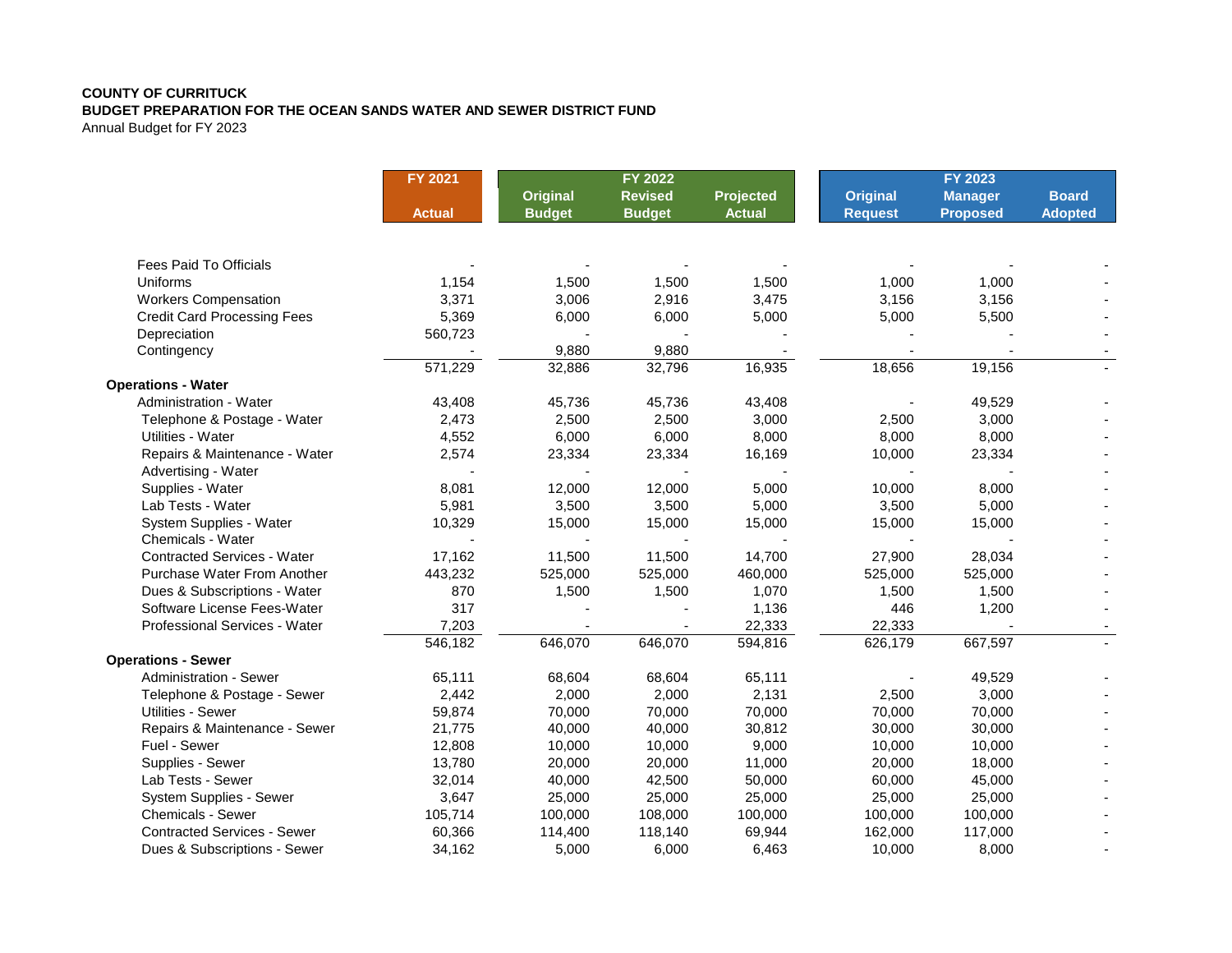## **COUNTY OF CURRITUCK**

**BUDGET PREPARATION FOR THE OCEAN SANDS WATER AND SEWER DISTRICT FUND**

Annual Budget for FY 2023

|                                                                 | <b>FY 2021</b><br><b>Actual</b> | <b>Original</b><br><b>Budget</b> | <b>FY 2022</b><br><b>Revised</b><br><b>Budget</b> | <b>Projected</b><br><b>Actual</b> | <b>Original</b><br><b>Request</b> | <b>FY 2023</b><br><b>Manager</b><br><b>Proposed</b> | <b>Board</b><br><b>Adopted</b> |
|-----------------------------------------------------------------|---------------------------------|----------------------------------|---------------------------------------------------|-----------------------------------|-----------------------------------|-----------------------------------------------------|--------------------------------|
|                                                                 |                                 |                                  |                                                   |                                   |                                   |                                                     |                                |
| Software License Fees-Sewer                                     | 433                             | 1,000                            | 1,000                                             | 1.000                             | 671                               | 671                                                 |                                |
| <b>Professional Services - Sewer</b>                            | 10,779                          | 10,000                           | 10,000                                            | 12,500                            | 12,500                            |                                                     |                                |
|                                                                 | 422,905                         | 506,004                          | 521,244                                           | 452,961                           | 502,671                           | 476,200                                             |                                |
| <b>Debt Service</b>                                             |                                 |                                  |                                                   |                                   |                                   |                                                     |                                |
| Debt Service - Sewer                                            | 500,000                         | 500,000                          | 500,000                                           | 500,000                           | 500,000                           | 500,000                                             |                                |
| Interest On Debt                                                | 150,062                         | 137,813                          | 137,813                                           | 150,062                           | 125,563                           | 125,563                                             |                                |
|                                                                 | 650,062                         | 637,813                          | 637,813                                           | 650,062                           | 625,563                           | 625,563                                             |                                |
| <b>Capital Assets</b>                                           |                                 |                                  |                                                   |                                   |                                   |                                                     |                                |
| Capital Outlay - Water                                          |                                 | 33,750                           | 33,750                                            | 33,334                            | 59,834                            | 46,500                                              |                                |
| Capital Outlay - Sewer                                          | 61,599                          | 279,500                          | 295,448                                           | 129,500                           | 635,500                           | 620,500                                             |                                |
|                                                                 | 61,599                          | 313,250                          | 329,198                                           | 162,834                           | 695,334                           | 667,000                                             |                                |
| <b>Total Expenditures</b>                                       | 2,398,779                       | 2,313,403                        | 2,344,501                                         | 2,056,983                         | 2,651,272                         | 2,662,548                                           |                                |
| <b>Revenues Over (Under) Expenditures</b>                       | (320, 865)                      | (293, 454)                       | (313, 142)                                        | 32,162                            | (640, 145)                        | (630, 941)                                          |                                |
| <b>Other Financing Sources (Uses)</b>                           |                                 |                                  |                                                   |                                   |                                   |                                                     |                                |
| T F - Mainland Central Sewer                                    |                                 |                                  |                                                   |                                   |                                   | 27,500                                              |                                |
| T F - Ocean Sands Sys Dev Fee                                   |                                 | 20,225                           | 20,225                                            |                                   |                                   |                                                     |                                |
| Retained Earnings Appropriated                                  |                                 | 273,229                          | 292,917                                           | 153,263                           | 294,164                           | 603,441                                             |                                |
|                                                                 |                                 | 293,454                          | 313,142                                           | 153,263                           | 294,164                           | 630,941                                             |                                |
| Revenues over (under) expenditures<br>and other financings uses | (320, 865)                      |                                  | \$                                                | 185,425<br>\$.                    | $(345,981)$ \$                    |                                                     |                                |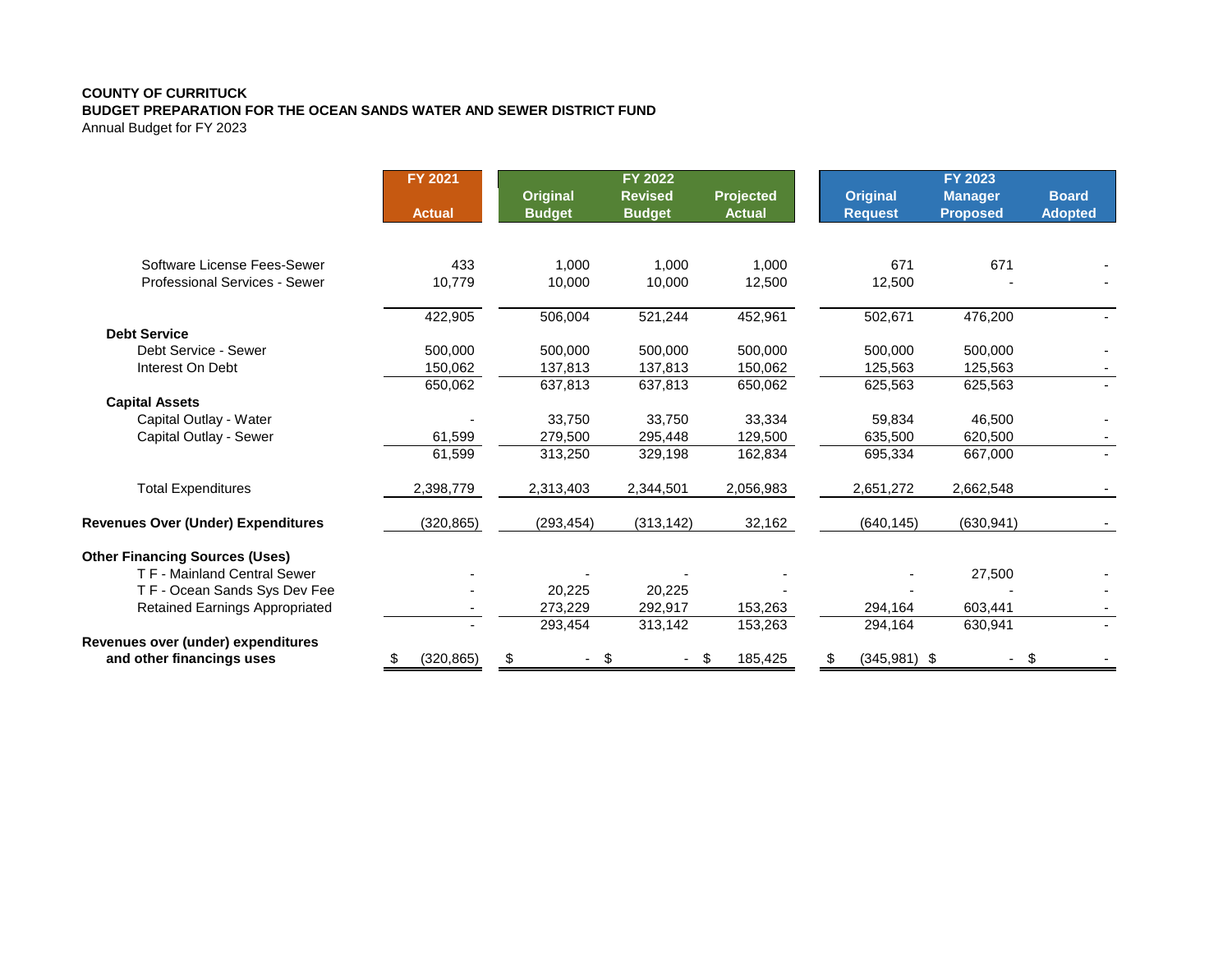### **CURRITUCK COUNTY OCEAN SANDS WATER & SEWER DISTRICT BUDGET ORDINANCE**

Annual Budget for FY 2023

BE IT ORDAINED by the Currituck County Ocean Sands Water and Sewer District, County of Currituck, North Carolina that the following estimated resources, appropriations, and memoranda are adopted for the fiscal year commencing July 1, 2022 and ending June 30, 2023.

### **SECTION 1. OCEAN SANDS WATER & SEWER OPERATING FUND**

|    | A. Estimated Resources:        |                 |
|----|--------------------------------|-----------------|
|    | <b>District Taxes</b>          | \$<br>556,686   |
|    | Charges for Services - Water   | 641,300         |
|    | Charges for Services - Sewer   | 800,000         |
|    | Other non-operating revenues   | 13,621          |
|    | Investment earnings            | 20,000          |
|    | Transfers from other funds     | 27,500          |
|    | Retained earnings appropriated | 603,441         |
|    |                                | 2,662,548       |
|    |                                |                 |
|    | TOTAL ESTIMATED RESOURCES      | \$<br>2,662,548 |
|    |                                |                 |
| В. | Appropriations:                |                 |
|    | Water operations               | \$<br>667,597   |
|    | Sewer operations               | 476,200         |
|    | Operations - Administration    | 226,188         |
|    | Debt - sewer                   | 625,563         |
|    | Capital outlay - water         | 46,500          |
|    | Capital outlay - sewer         | 620,500         |
|    |                                | 2,662,548       |
|    |                                |                 |
|    | TOTAL APPROPRIATIONS           | \$<br>2,662,548 |

The information above is presented in summary form. Complete detailed information is available in the County budget.

### **SECTION 2. SPECIAL APPROPRIATIONS AND RESTRICTIONS**

The Budget Officer is hereby authorized to transfer appropriations within the funds as contained herein under the following conditions.

- A. He may transfer amounts within the same department within the same fund up to Ten Thousand dollars (\$10,000) providing an official report on such transfers at a regular meeting of the Board of Commissioners on a quarterly basis.
- B. He may transfer amounts between departments within the same fund up to One Thousand dollars (\$1,000) providing an official report on such transfers at the next regular meeting of the Board of Commissioners.
- C. He may appropriate fund balance to salaries and benefits in order to increase salaries of employees who have met requirements to increase certifications required by the County providing an office report on such transfers at the next regular meeting of the Board of Commissioners.
- D. He may make interfund loans for a period of not more than sixty days (60).
- E. He may not transfer any amounts between funds or from any contingency line items within any funds.

### **SECTION 3. CONTRACTUAL OBLIGATIONS**

The County Manager or the County Attorney are hereby authorized to execute contractual documents under the following conditions:

- A. They may execute contracts for construction or repair projects which do not require formal competitive bid procedures.
- B. They may award contracts, reject bids, re-advertise for bids, waive bid bonds or bid deposit requirements, and waive performance and payment bond requirements for all formal bids of apparatus, supplies, materials and equipment as stated in G. S. 143-129.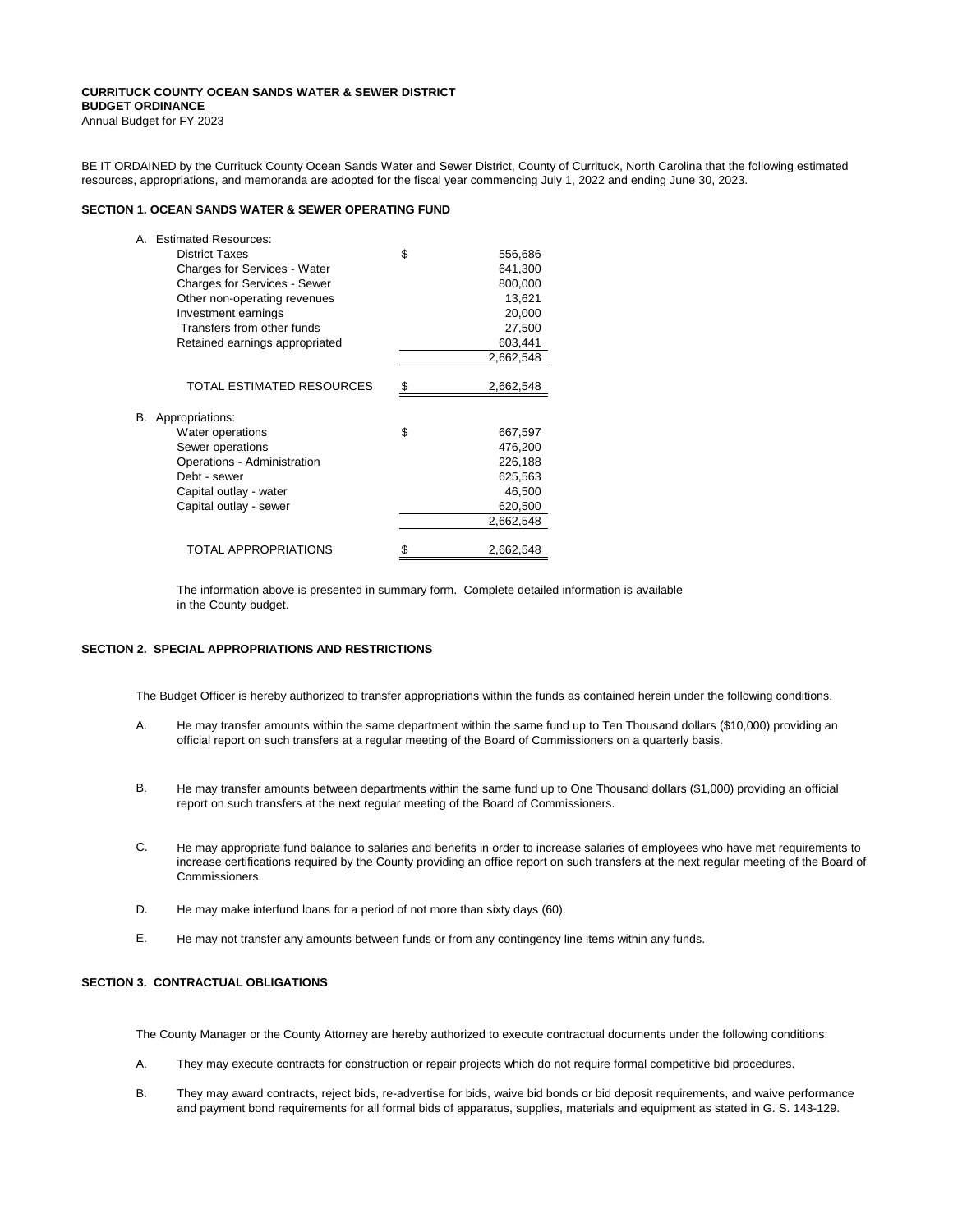- C. They may execute contracts for (1) purchases of apparatus, supplies, and materials, or equipment which are within the budgeted departmental appropriations; (2) leases of personal property for a duration of one year or less and within budgeted departmental appropriations; and (3) services which are within budgeted departmental appropriations.
- D. They may execute grant agreements to and from public and nonprofit organizations which are within budgeted appropriations, unless a grantor organization requires execution by the Board of Commissioners.
- E. They may execute contracts, as the lessor or lessee of real property, which are of a duration of one year or less which are within the budgeted departmental appropriations.

#### **SECTION 4. MEMORANDA**

### A. Officers:

Donald I. McRee, Jr. is the Budget Officer Leeann Walton is the Clerk to the Board Samantha Evans is the Deputy Clerk to the Board Sandra L. Hill is the Finance Director Caron Crouse is the Assistant Finance Director/Deputy Finance Director Bridget Brinkley, Deputy Finance Director Tracy L. Sample is the Tax Collector Michelle Rose is the Deputy Tax Collector

B. Facsimile Signatures:

The use of facsimile signature machines, signature stamps, or similar devices in signing checks and drafts is hereby authorized; however, off-line checks and pre-audit certification requires in the minimum of one original authorizing signature. The Finance Director is hereby charged with the custody of all facsimile stamps, plates or other devices.

- C. Official Depositories: The official depositories of the County of Currituck are: Bank of America, North Carolina Truist, North Carolina North Carolina Cash Management Trust, Charlotte, North Carolina Towne Bank of Currituck, North Carolina Wells Fargo, North Carolina
- D. Bank for Imprest Expenditure Accounts for Health Benefits: Citibank, N.A.
- E. Daily deposits are required by all departments when the amount of money held on had sums to Five Hundred dollars (\$500).
- F. Returned Check or Electronic Funds Transfer Fees:

The County will assess a returned check charge consistent with G.S. §25-3-512 on all checks or electronic funds transfers returned to the County due to insufficient or unavailable funds, except for the payment of taxes. The returned check fee will be \$35.00 per item returned. This fee will also be charged for ACH or credit card transactions that are not paid due to insufficient funds.

G. Policy on Appropriations: The Board of County Commissioners will not consider supplemental appropriations for any service, function, purpose or activity that could have been reasonably considered during the budget process.

#### **SECTION 5. USE OF BUDGET ORDINANCE**

The Budget Officer and the Finance Director shall use this budget ordinance for administration of the budget and for the accounting system.

ADOPTED this \_th day of June 2023.

Signature on File

Michael H. Payment, Chairman Board of Commissioners

ATTEST:

Signature on File